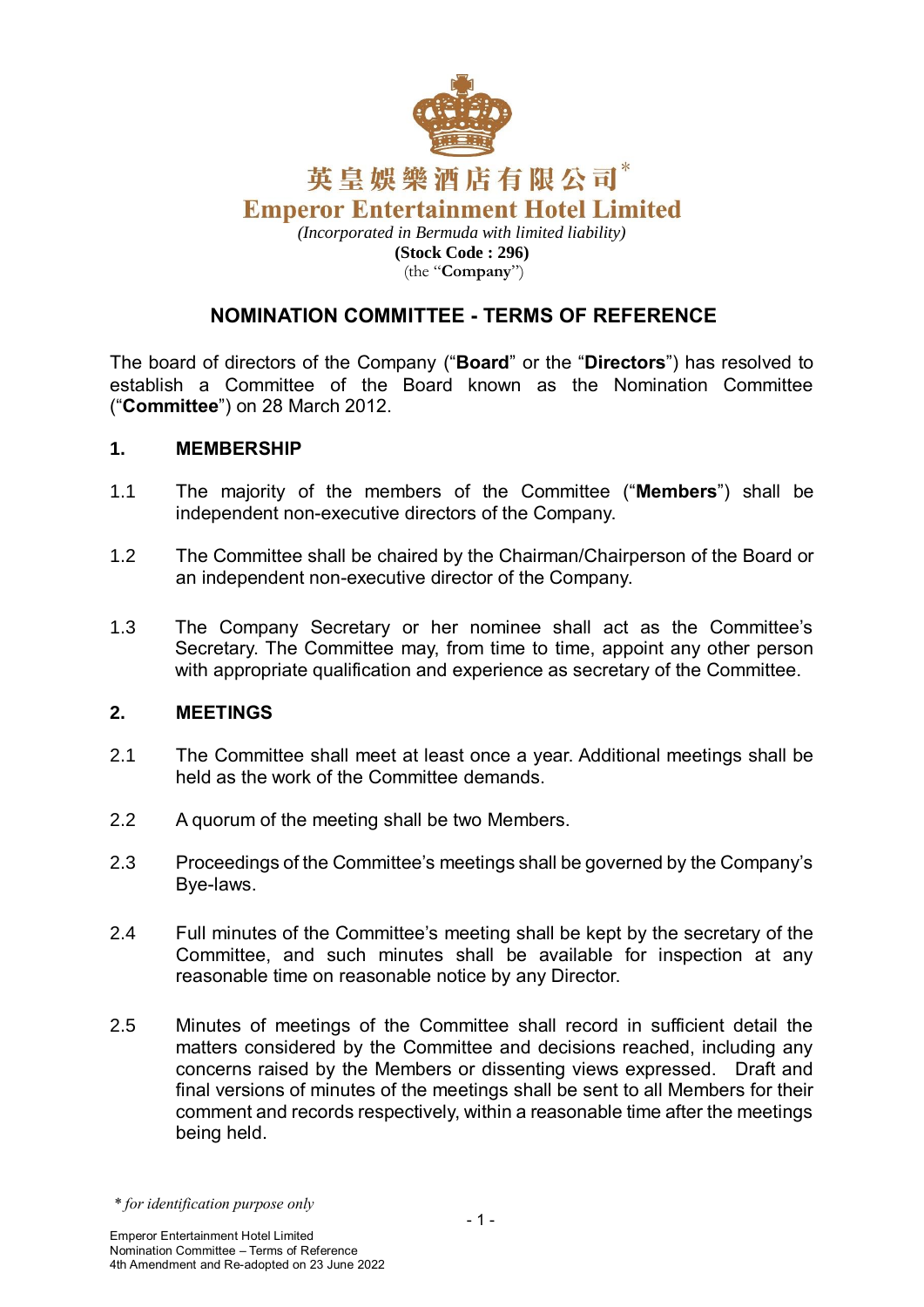### **3. DUTIES, POWER AND FUNCTION**

- 3.1 The Committee shall be provided with sufficient resources to discharge its duties. Where necessary, the Committee may seek independent professional advice, at the Company's expense, to perform its responsibilities.
- 3.2 The Committee shall :-
	- (a) review the structure, size and composition (including the skills, knowledge, experience, gender, age, cultural and educational background, ethnicity or professional experience) of the Board at least annually and make recommendations on any proposed changes to the Board to complement the Company's corporate strategy;
	- (b) draw up the policy for the diversity of the Board ("**Board Diversity Policy**") and review such policy, in particular, the measurable objectives that the Board has set for implementing the Board Diversity Policy, and progress on achieving the objectives;
	- (c) develop and review, as appropriate, the policy for the nomination of Directors ("**Nomination Policy**") which shall set out, inter alia, the nomination procedures and the process and criteria adopted by the Committee to select and recommend candidates for directorship;
	- (d) identify individuals suitably qualified to become Board members and select or make recommendations to the Board on the selection of individuals nominated for directorship; in identifying suitable individuals, the Committee shall consider individuals on merit and against the objective criteria, with due regard for the benefits of diversity on the Board;
	- (e) make recommendations to the Board on appointment, re-appointment, re-election, or re-designation of directors and succession planning for Directors, in particular the Chairman/Chairperson and the chief executive, taking into account the Company's corporate strategy and the mix of skills, knowledge, experience and diversity needed in the future;
	- (f) assess the independence of independent non-executive Directors, and review the independent non-executive Directors' annual confirmations on their independence;
	- (g) establish and make recommendation to the Board the mechanism(s) to ensure independent views and input are available to the Board which shall review the implementation and effectiveness of such mechanism(s) on an annual basis;
	- (h) regularly review the time required for a Director to perform his/her responsibilities;